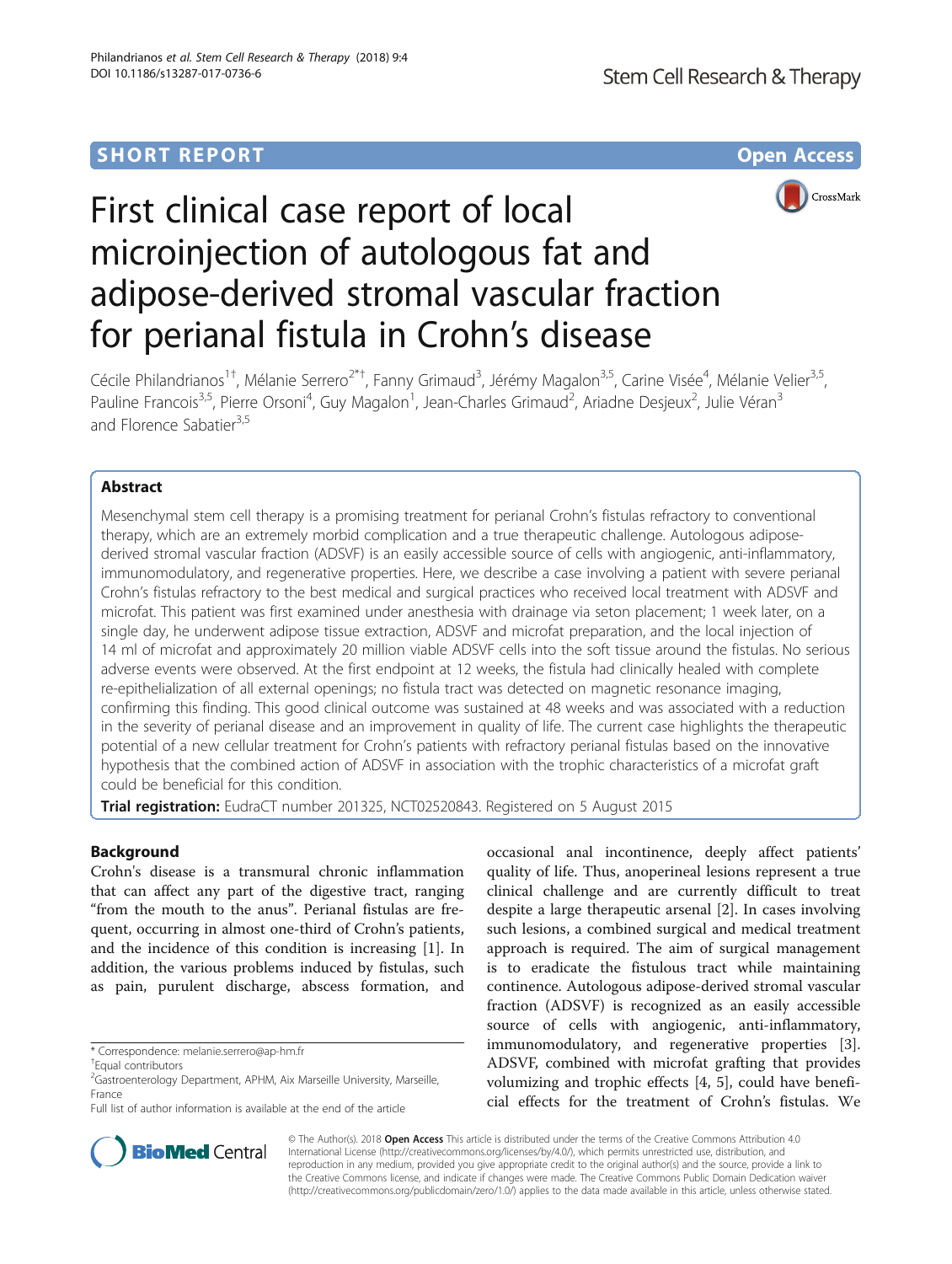obtained approval from the appropriate French regulatory agency and ethics committee for our proposal to deliver a combined microfat and ADSVF treatment to ten patients who presented with recurrent perianal fistulas in the context of Crohn's disease (NCT 02520843). Here, we present the first case of a patient who reached the 48-week follow-up time point.

## Materials and methods

## Patient

After providing written informed consent, a 34-year-old man was included in the ADICROHN prospective phase I clinical trial (EudraCT number: 201325) registered at clinicaltrials.gov. He had presented with a complex perianal fistula associated with Crohn's disease that was objectively assessed via a clinical examination under general anesthesia and magnetic resonance imaging (MRI) in accordance with recognized clinical, endoscopic, and histological criteria. The fistula was intersphincteral at the 7 o'clock position (Fig. [2;](#page-3-0) MRI at baseline) and presented with three external openings. The fistula was refractory to conventional medical and surgical treatments. The patient had been receiving long-standing treatment with infliximab 10 mg/kg every 8 weeks. His body mass index was 22 kg/m<sup>2</sup>. One week before the investigational product was administered, he underwent a fistula preparation visit that included an examination under anesthesia, fistula curettage, and seton placement as clinically indicated.

## Assessments

The primary safety endpoint was the assessment of inflammatory clinical signs at weeks 0, 1, 2, 6, 12, 16, and 48, with assessments confirmed via routine laboratory measurements at weeks 0, 12, and 48. The patient was monitored for potential adverse events at each study visit.

The secondary endpoints were evaluations of efficacy, defined as the results of clinical assessments at weeks 1, 2, 6, 12, and 16 of the closure of all external openings that were draining at baseline despite gentle finger compression; these findings were confirmed via pelvic MRI scans indicating the absence of collections > 2 cm for treated perianal fistulas at weeks 12 and 48. At baseline and at all study visits, the severity of perianal Crohn's disease was assessed using the Perianal Disease Activity Index (PDAI; scored from 0–20, with a higher score indicating more severe disease), the quality of life was measured using the Short Inflammatory Bowel Disease Questionnaire (SIBDQ; scored from 10–70, with higher scores indicating better quality of life), and the activity of luminal Crohn's disease was assessed using the Crohn's Disease Activity Index (CDAI; scored from 0– 600, with the cut-off value between remission and active disease traditionally defined to be 150 points).

#### Surgical procedure

The surgical procedure requires the performance of two consecutive surgeries on the same day under general anesthesia (Fig. [1\)](#page-2-0). The first surgery consists of lipoaspiration to obtain ADSVF. Adipose tissue was harvested with a 10-ml syringe in a closed circuit, a 3-mm Khouri cannula, and a 250-ml collection bag. A total of 150 ml of lipoaspirate was collected, transported to the registered Cell Therapy Unit of La Conception University Hospital, and transferred to a Celution 800/CRS system (Cytori Therapeutics, Inc., San Diego, CA, USA). Collected lipoaspirate was washed and enzymatically digested using good manufacturing practice (GMP) grade reagents. Cells were concentrated, washed, aseptically recovered, and resuspended in 6 ml Ringer's lactate solution; 1 ml of the resulting suspension was used for sterility testing and biological characterization. Total viable nucleated cell recovery and cell viability were determined using a Nucleocounter NC-100 instrument (ChemoMetec, Denmark). Cellular components within isolated ADSVF samples were identified using flow cytometry analysis (with a Beckman Navios instrument; Beckman Coulter, Miami, FL, USA) conducted using a panel of cell surface makers in accordance with recommendations of the International Federation for Adipose Therapeutics and Science (IFATS) and the International Society for Cellular Therapy (ISCT).

The second surgery consisted of microfat harvesting and the reinjection procedure for both microfat and ADSVF. Liposuction was performed using a 2-mm st'RIM cannula (Thiebaud Biomedical Devices, Margencel, France) connected to a 10-ml syringe. The harvested fat was directly injected into a closed-circuit Puregraft 50-ml system filtration pocket (Puregraft, San Diego, CA, USA). The Puregraft system allows for the purification of adipose tissue via the elimination of excess fluid, the lipid phase, blood cells, and fragments via membrane filtration in a sterile environment. The quantity of harvested fat was approximately 50 ml, which enabled the acquisition of a final volume of 14 ml of ready-to-inject pure fat. The cleaned adipose tissue was directly retrieved by connecting the Puregraft system to 1-ml syringes to permit precise reinjection around the fistula.

Fistula treatment requires the removal of the seton drainage. The fistula tract was identified, and careful curettage was performed. The internal opening was closed with resorbable sutures. Microfat was injected around the fistula using a 21 G cannula from the st'RIM device to fill adjacent tissues and collapse the fistula. A 25 G needle was then used to inject ADSVF into the fistula wall and surrounding tissue. Finally, the external opening was obliterated via microfat injection into periorifice tissue.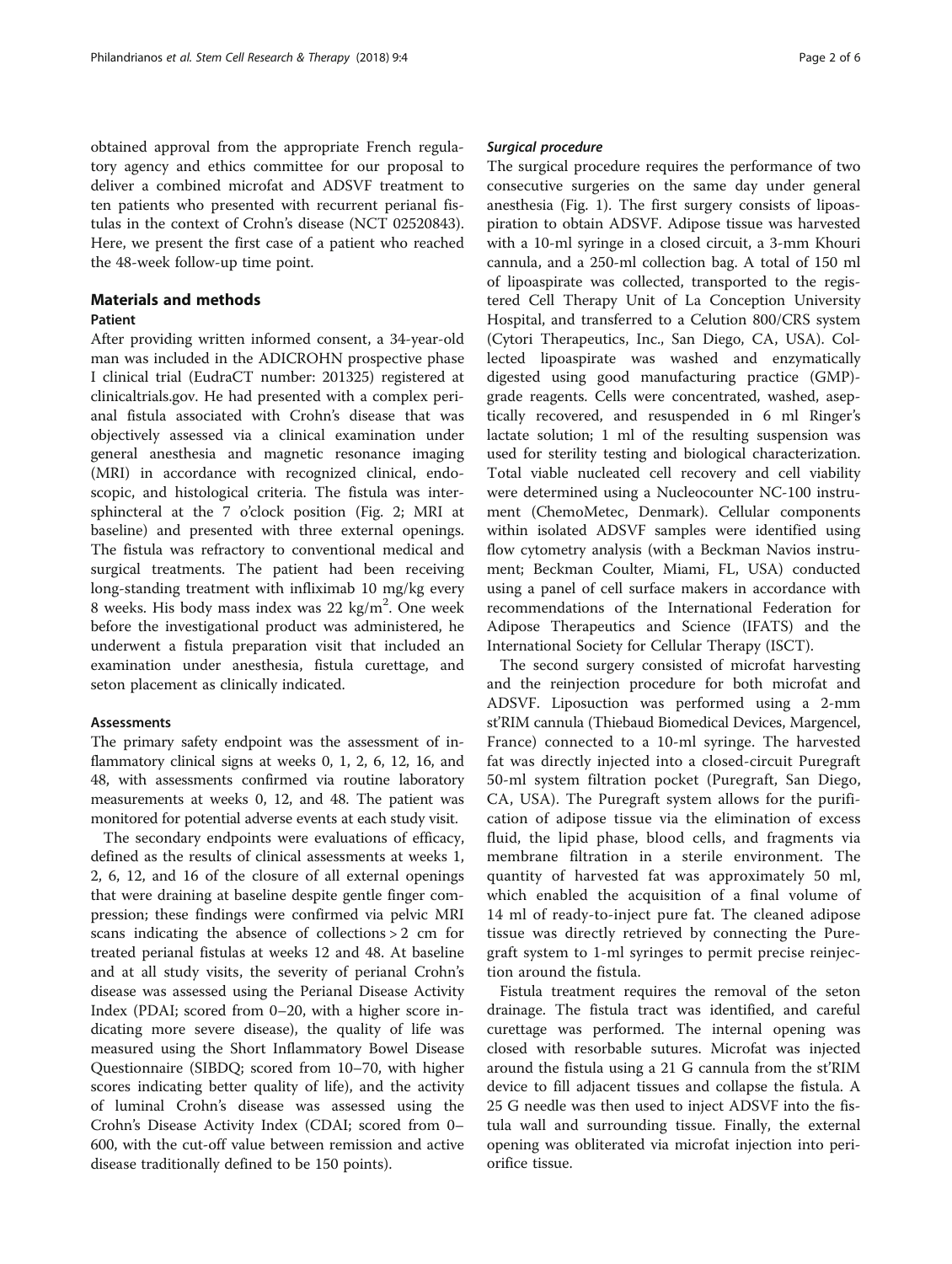<span id="page-2-0"></span>

## Results

Microfat and ADSVF characteristics are summarized in Table 1.

With respect to the primary safety endpoint, the patient did not show inflammatory clinical signs at any of his study visits (at weeks 0, 1, 2, 6, 12, 16, and 48). This result was confirmed by routine laboratory measurements at weeks 0, 12, and 48.

No severe adverse events linked to cellular product administration were reported during the study period. The patient did not have any infectious complications or exhibit intolerance to cellular treatment. No sign of fecal incontinence was detected. The only side effect was moderate pain at the lipoaspiration site, which was linked to fat harvesting and was rapidly resolved under simple oral analgesia (with paracetamol and tramadol). The patient presented with a cutaneous reaction secondary to anesthetic drugs after an allergic investigation on a post-operative day.

With respect to treatment efficacy, the fistula was clinically healed with complete re-epithelialization of all external openings at the first endpoint at 12 weeks; no fistula tract was detected on MRI, confirming this result (Fig. [2\)](#page-3-0). The patient's PDAI score decreased from 6 at baseline to 0 at week 12; this decrease was associated with improvement in quality of life assessed using the SIBDQ. These results were sustained through week 48; at this time, persistence of the healing of external fistula openings and the absence of a fistula tract on MRI were

## Table 1 Characteristics of the adipose-derived stromal vascular fraction and microfat biological parameters

| <b>Stromal vascular fraction</b> |  |  |
|----------------------------------|--|--|
|----------------------------------|--|--|

| Adipose tissue harvested $\text{(cm}^3\text{)}$                                  | 190     |
|----------------------------------------------------------------------------------|---------|
| Volume (ml)                                                                      | 5       |
| Number of viable nucleated cells (millions)<br>obtained (before quality control) | 35.3    |
| Recovery rate (viable nucleated<br>cells/cm <sup>3</sup> adipose tissue)         | 186 000 |
| Number of viable nucleated cells (millions)<br>injected (after quality control)  | 22.8    |
| Viability (%)                                                                    | 82.8    |
| Leukocytes (%)                                                                   | 37.4    |
| Macrophages/monocytes (%)                                                        | 22.9    |
| Lymphocytes (%)                                                                  | 12.5    |
| Neutrophils (%)                                                                  | 2.0     |
| Transitional cells (%)                                                           | 11.2    |
| Endothelial progenitors cells (%)                                                | 4.3     |
| Pericytes (%)                                                                    | 8.5     |
| Mesenchymal stem cells (%)                                                       | 38.6    |
| <b>Microfat</b>                                                                  |         |
| Adipose tissue harvested $(cm3)$                                                 | 50      |
| Adipose tissue injected (cm <sup>3</sup> )                                       | 14      |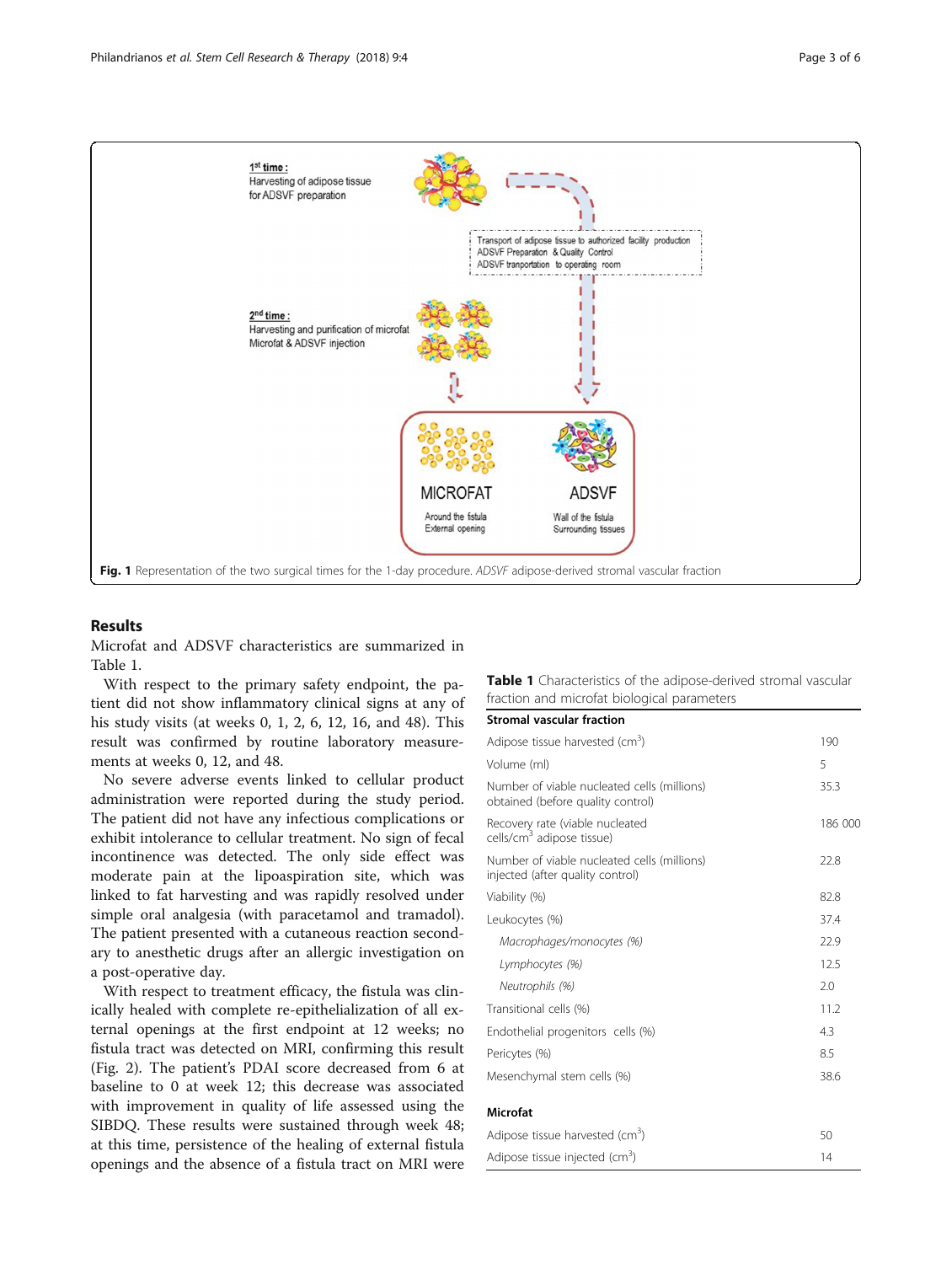<span id="page-3-0"></span>

observed, and a PDAI score of 0 had been maintained. Despite the patient's promising clinical response to the tested treatment, his SIBDQ score was not improved, a result that can primarily be attributed to the emotional subdomain. The activity of luminal Crohn's disease was stable and  $\leq 150$  throughout the study (Fig. 3).

## Discussion

Perianal fistulas are a common complication of Crohn's disease and are estimated to affect up to 28% of Crohn's patients during the first two decades after diagnosis [[6](#page-4-0), [7](#page-4-0)]. They severely impair patients' quality of life and cause substantial morbidity [\[8](#page-4-0)]. At present, the only approved drug for this complication is the anti-TNF monoclonal antibody infliximab. However, approximately 70–80% of these fistulas are complex fistulas that are particularly refractory to conventional medical treatment.



Recently, stem cell therapies that have mainly used expanded mesenchymal stem cells (MSCs) have shown promising effects [[9\]](#page-4-0). In a phase 3 randomized, doubleblind controlled trial, Panés et al. showed that a significantly greater proportion of patients achieved combined remission at 24 weeks after treatment with allogeneic adipose-derived MSCs than with treatment with placebo [[10\]](#page-4-0). The efficacy of local injections of increasing doses of allogeneic bone marrow-derived MSCs was shown by complete healing at 12 weeks in seven of fifteen patients who received MSCs, compared with two of six patients who received a placebo [\[11](#page-5-0)]. Only one case series has compared the use of ADSVF with the use of expanded MSCs. In that series, five patients received autologous MSCs derived from adipose tissue, and four patients received ADSVF cells. The results indicated that strategies based on cell expansion prior to implantation might be more effective than those involving the direct use of ADSVF isolated from a lipoaspirate sample [[12](#page-5-0)].

From a regulatory point of view, the aforementioned therapies fall under the framework of directive 1394/2007 from the European Parliament and the European Council, which described a new category of health products referred to as "advanced therapy medicinal products" (ATMPs). As ATMP production must occur in accordance with pharmaceutical industry GMP, production costs have been significantly increased. Consequently, the use of ATMPs will barely be sustainable for public institutions.

In fact, 10 years after the publication of the above regulation, few of these therapies have received marketing authorization. However, although 2 to 3 weeks of expansion are needed to produce expanded MSCs, ADSVF cells can be manufactured within a few hours, allowing for lipoaspiration and reinjection to be performed on the same day. This point should be considered from a cost-effectiveness perspective.

This report provides the first description of a therapeutic strategy that combines the volumizing use of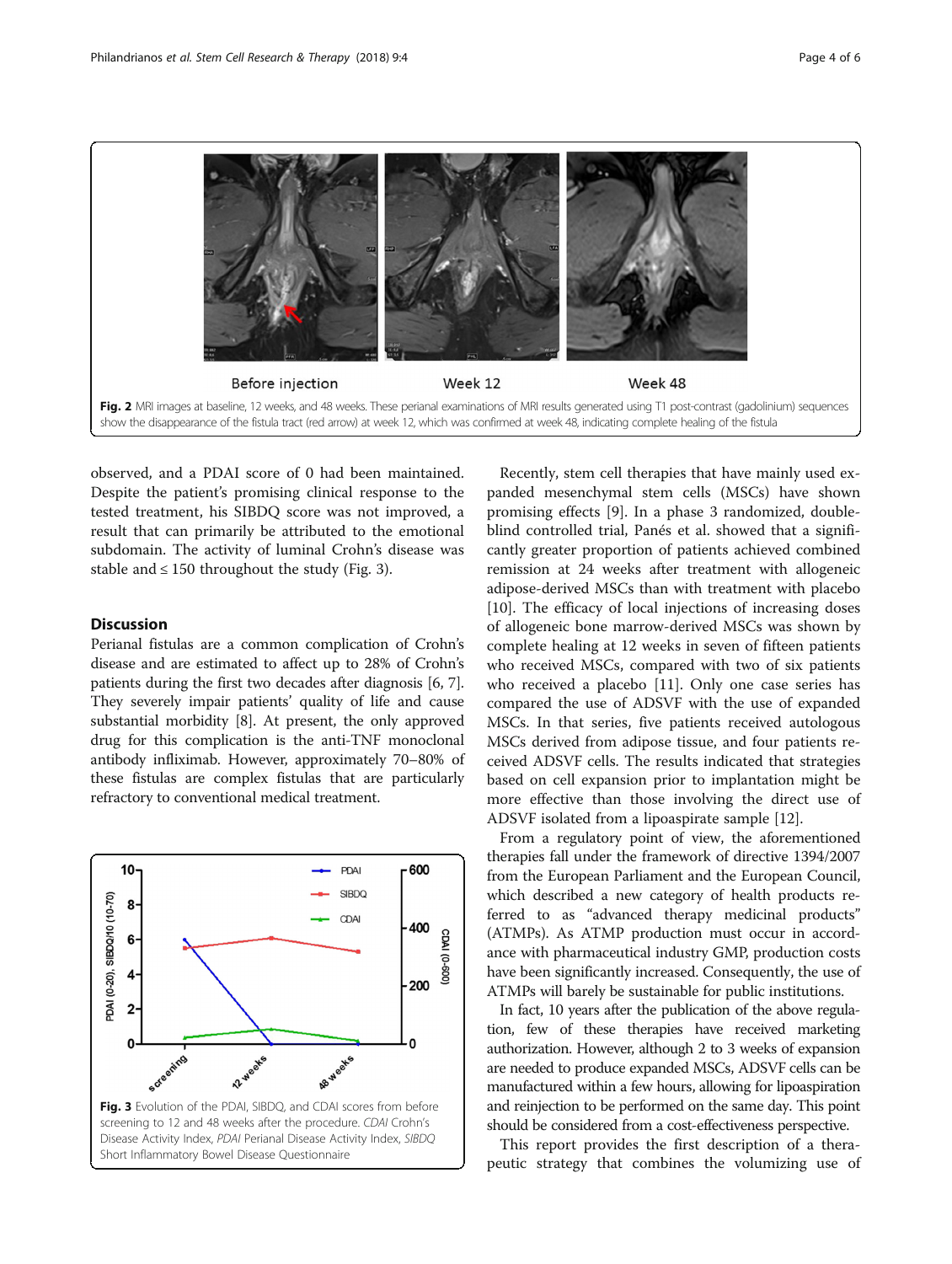<span id="page-4-0"></span>microfat and the trophic and regenerative effects of clinical-grade ADSVF in a 1-day procedure. Our results demonstrate this procedure's feasibility, its good shortterm tolerance profile, and its potential efficacy. In fact, we obtained promising effects with complete clinical and radiological healing of the fistula without any secondary effects. Although the mechanism of action of ADSVF remains poorly understood, findings from prior preclinical and clinical studies in various fields suggest that the combination of angiogenic and anti-inflammatory effects of ADSVF [\[13, 14\]](#page-5-0) is primarily attributable to the high proportion of MSCs and endothelial progenitor cells; in the reported case, these two types of cells accounted for 38.6% and 4.3%, respectively, of the 22.8 million injected cells. The synergistic effects of these two cell subsets in tissue regeneration and neovascularization have previously been described [\[15\]](#page-5-0). As has been consistently reported in the literature, the immunomodulatory properties of ADSVF might be attributable to MSCs, which can reduce the production of pro-inflammatory cytokines and induce the regulatory T-cell phenotype [[16](#page-5-0)–[18](#page-5-0)]. However, these properties have primarily been reported for allogeneic MSCs from healthy donors and should be discussed in the context of an autologous therapy for Crohn's patients.

## Conclusion

This report highlights the therapeutic potential of a new cellular treatment for Crohn's patients with refractory perianal fistulas based on the innovative hypothesis that the combined action of ADSVF in association with the trophic characteristics of a microfat graft could be beneficial for this condition. It encourages more extensive follow-up assessments of a greater number of patients to further document the safety and efficacy of the tested procedure. Subsequently, efficacy trials should be considered to assess whether this procedure could significantly improve outcomes for patients with refractory fistulas associated with Crohn's disease.

#### Abbreviations

ADSVF: Adipose-derived stromal vascular fraction; ATMP: Advanced therapy medicinal product; CDAI: Crohn's Disease Activity Index; GMP: Good manufacturing practice; MRI: Magnetic resonance imaging; MSC: Mesenchymal stem cell; PDAI: Perianal Disease Activity Index; SIBDQ: Short Inflammatory Bowel Disease Questionnaire

#### Acknowledgments

Not applicable.

#### Funding

This project was promoted by Assistance Publique des Hôpitaux de Marseille (APHM).

#### Availability of data and materials

The datasets generated and/or analyzed during the current study are available from the corresponding author upon reasonable request.

#### Authors' contributions

CP and MS equally contributed to the writing of the manuscript and data collection; FG was a major contributor to data collection and the writing of the manuscript; JM participated in data interpretation and contributed to the writing of the manuscript. All authors have read and approved the final manuscript.

#### Ethics approval and consent to participate

The patient in this study was included in the ADICROHN phase I clinical trial (EudraCT number 201325; NCT02520843; registered on 5 August 2015). He provided written consent to participate in the study. The study was approved by ANSM (Agence nationale de sécurité des medicaments et des produits de santé; the applicable French regulatory agency) and by a local ethics committee (CPP Sud Est V Comité de protection des personnes).

#### Consent for publication

Written informed consent was obtained from the patient for publication of their individual details and accompanying images in this manuscript. The consent form is held in the patient's clinical notes and is available for review by the Editor-in-Chief.

#### Competing interests

The authors declare that they have no competing interests.

#### Publisher's Note

Springer Nature remains neutral with regard to jurisdictional claims in published maps and institutional affiliations.

#### Author details

<sup>1</sup> Plastic Surgery Department, Assistance Publique Hôpitaux de Marseille (APHM), Aix Marseille University, Marseille, France. <sup>2</sup>Gastroenterology Department, APHM, Aix Marseille University, Marseille, France. <sup>3</sup>Culture and Cell Therapy Laboratory, INSERM CBT-1409, APHM, Aix Marseille University, Marseille, France. <sup>4</sup> Digestive Surgery Department, APHM, Aix Marseille University, Marseille, France. <sup>5</sup>Vascular Research Center Marseille (VRCM), Aix Marseille University, INSERM UMR 1076, Marseille, France.

#### Received: 15 August 2017 Revised: 12 October 2017 Accepted: 28 November 2017 Published online: 10 January 2018

#### References

- 1. Ardizzone S, Porro GB. Perianal Crohn's disease: overview. Dig Liver Dis. 2007;39:957–8.
- 2. Marzo M, Felice C, Pugliese D, Andrisani G, Mocci G, Armuzzi A, et al. Management of perianal fistulas in Crohn's disease: an up-to-date review. World J Gastroenterol. 2015;21(5):1394–403.
- 3. Dykstra JA, Facile T, Patrick RJ, et al. Concise review: fat and furious: harnessing the full potential of adipose-derived stromal vascular fraction. Stem Cells Transl Med. 2017;6(4):1096–108.
- 4. Nguyen PS, Desouches C, Gay AM, Hautier A, Magalon G. Development of micro-injection as an innovative autologous fat graft technique: the use of adipose tissue as dermal filler. J Plast Reconstr Aesthet Surg. 2012;65(12):1692–9.
- 5. Alharbi Z, Opländer C, Almakadi S, Fritz A, Vogt M, Pallua N. Conventional vs. micro-fat harvesting: how fat harvesting technique affects tissueengineering approaches using adipose tissue-derived stem/stromal cells. J Plast Reconstr Aesthet Surg. 2013;66(9):1271–8.
- 6. Schwartz DA, Lotus Jr EV, Tremaine WJ, et al. The natural history of fistulizing Crohn's disease in Olmsted County. Minnesota Gastroenterology. 2002;122:875–80.
- 7. Eglington TW, Barcaly ML, Gearry RB, Frizelle FA. The spectrum of perianal Crohn's disease in population based cohort. Dis Colon Rectum. 2012;55:773–77.
- 8. Scharl M, Rogler G. Pathophysiology of fistula formation in Crohn's disease. World J Gastrointest Pathophysiol. 2014;5(3):205–12.
- 9. Cao Y, Ding Z, Han C, Shi H, Cui L, Lin R. Efficacy of mesenchymal stromal cells for fistula treatment of Crohn's disease: a systematic review and metaanalysis. Dig Dis Sci. 2017;62(4):851–60.
- 10. Panés J, García-Olmo D, Van Assche G, Colombel JF, Reinisch W, Baumgart DC, Dignass A, Nachury M, Ferrante M, Kazemi-Shirazi L, Grimaud JC, de la Portilla F, Goldin E, Richard MP, Leselbaum A, Danese S, ADMIRE CD, Study Group Collaborators. Expanded allogeneic adipose-derived mesenchymal